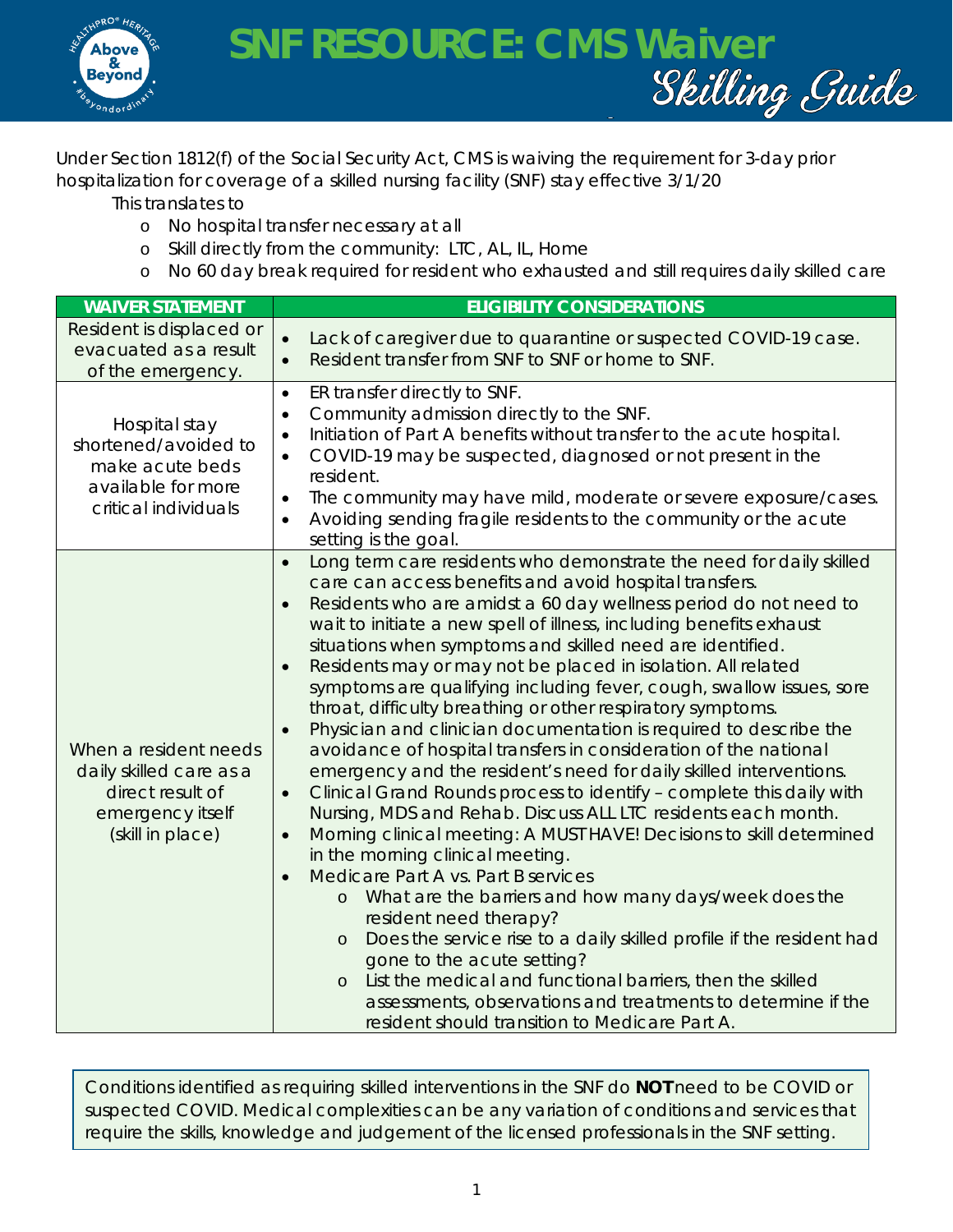

## **SNF RESOURCE: CMS Waiver<br>Skilling Guide**



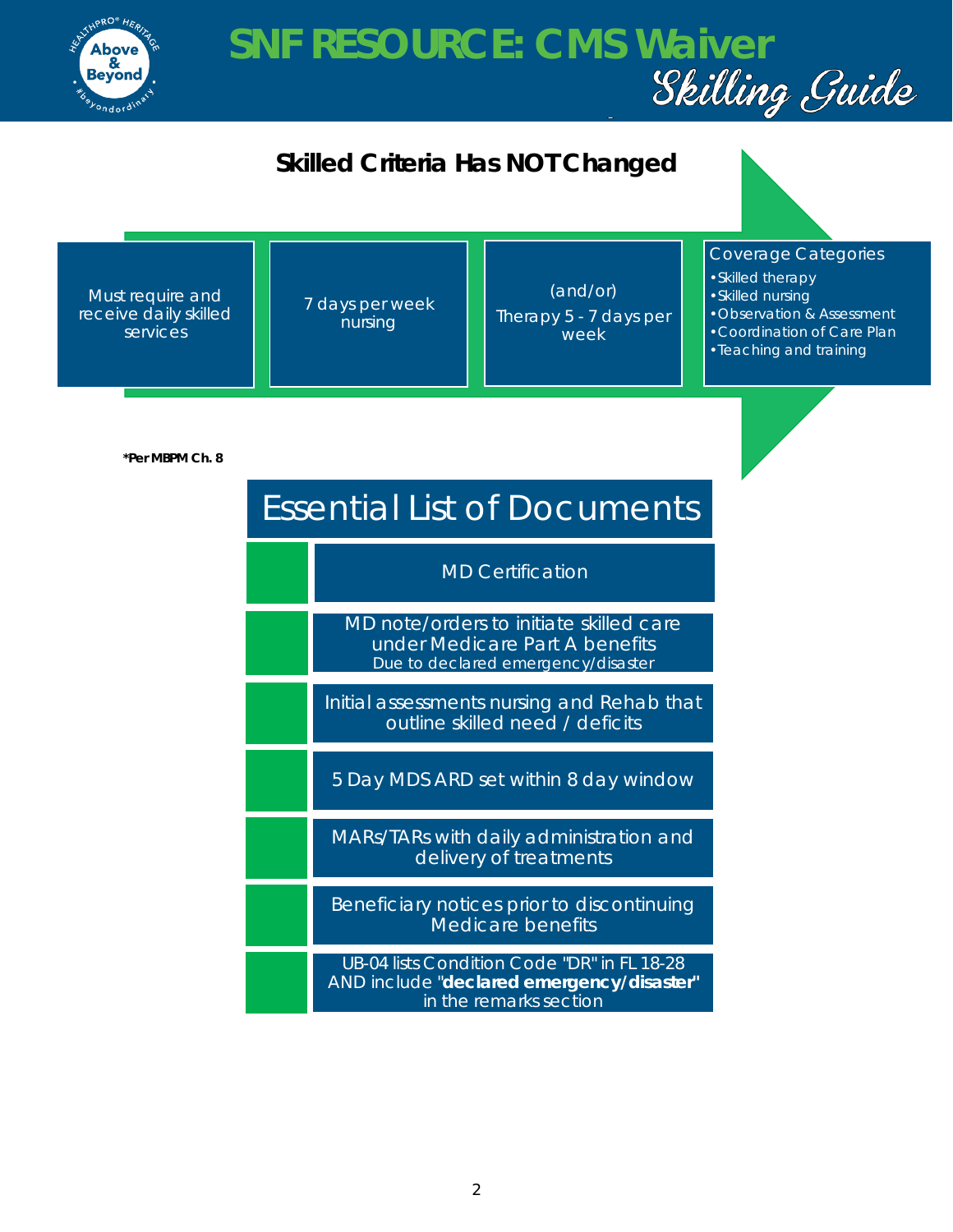

## **SNF RESOURCE: CMS Waiver**

#### **SKILL IN PLACE FOR LTC RESIDENTS**

- Long term care residents need to be monitored daily and discussed in Morning Clinical **Meeting**
- Watch for clinical indicators listed below
- Should or would this resident go to the hospital?
	- o If you would send the resident but due to the emergency, you will treat at your site instead – this could qualify the resident to access their Medicare Part A benefits.
- Identify with the team what the daily skilled observations are, skilled assessments and treatments.
	- o Fever, breath sounds, cough, sore throat, elevated BP. achy, decline, in cognition. See below for more details.
- Is your resident receiving Medicare Part B therapy services:
	- o Each case is reviewed individually.
	- o As noted above, review for the daily skilled care provided to determine if Medicare Part A benefits are indicated, i.e. nursing (7 days) and/or therapy 5-7x/week, at risk for further medical decline of cardiac, respiratory, infectious process, exacerbation of underlying co-morbidities (Parkinson's, MS, hemiparesis)
	- o Conversion from Medicare Part B should include documentation stating the case is skilled related to the declared emergency
- Consider the Medicaid CMI impact that this can have. Maintain MDS assessments to remain OBRA compliant.

### **Documentation Tips for Nursing, Rehab, Case Management/MDS, SS**